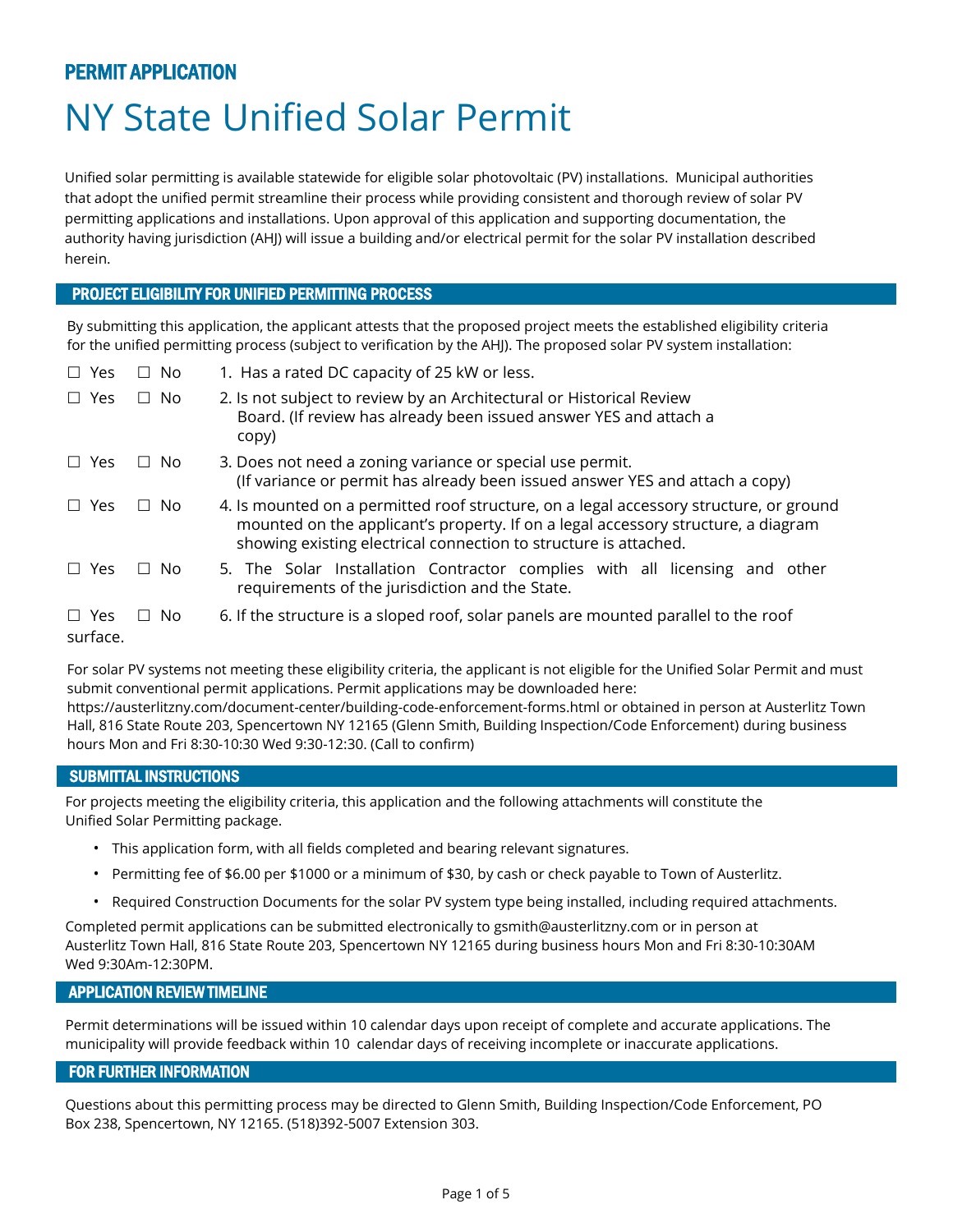### PROPERTY OWNER

| Property Owner's First Name                                                                          | Last Name    | Title                                                                                       |     |
|------------------------------------------------------------------------------------------------------|--------------|---------------------------------------------------------------------------------------------|-----|
| Property Address                                                                                     |              |                                                                                             |     |
| City                                                                                                 |              | State                                                                                       | Zip |
| Section                                                                                              | <b>Block</b> | Lot Number                                                                                  |     |
| <b>EXISTING USE</b>                                                                                  |              |                                                                                             |     |
| $\Box$ Single Family<br>$\Box$ 2-4 Family                                                            | Commercial   | Other<br>$\perp$                                                                            |     |
| PROVIDE THE TOTAL SYSTEM CAPACITY RATING (SUM OF ALL PANELS)                                         |              |                                                                                             |     |
| Solar PV System:                                                                                     | kW DC        |                                                                                             |     |
| <b>SELECT SYSTEM CONFIGURATION</b>                                                                   |              |                                                                                             |     |
|                                                                                                      |              | Make sure your selection matches the Construction Documents included with this application. |     |
| Supply side connection with<br>microinverters Supply side connection                                 |              | $\Box$ Load side connection with DC optimizers<br>Load side connection with microinverters  |     |
| with DC optimizers Supply side                                                                       |              | Load side connection with string inverter                                                   |     |
| <b>SOLAR INSTALLATION CONTRACTOR</b>                                                                 |              |                                                                                             |     |
|                                                                                                      |              |                                                                                             |     |
| <b>Contractor Business Name</b>                                                                      |              |                                                                                             |     |
|                                                                                                      | City         | State                                                                                       | Zip |
|                                                                                                      |              | Phone Number                                                                                |     |
| <b>Contractor Business Address</b><br><b>Contractor Contact Name</b><br>Contractor License Number(s) |              | <b>Contractor Email</b>                                                                     |     |
| <b>Electrician Business Name</b>                                                                     |              |                                                                                             |     |
| <b>Electrician Business Address</b>                                                                  | City         | State                                                                                       | Zip |
| <b>Electrician Contact Name</b>                                                                      |              | Phone Number                                                                                |     |

Page 2 of 5

| Property Owner's Signature | Date |
|----------------------------|------|
|----------------------------|------|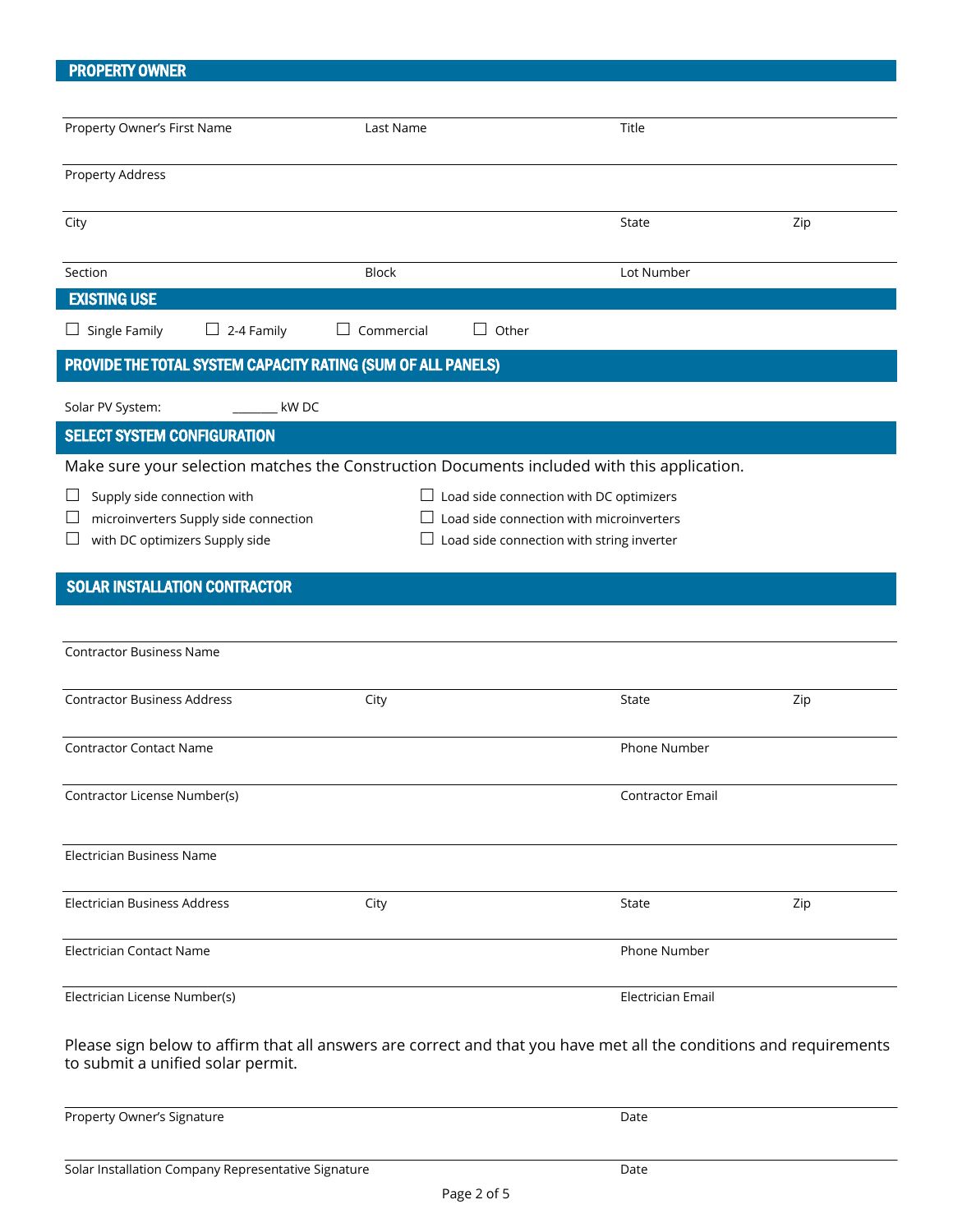## SUBMITTAL REQUIREMENTS SOLAR PV 25KW OR LESS (ATTACHMENTS) NY State Unified Solar Permit

This information bulletin is published to guide applicants through the unified solar PV permitting process for solar photovoltaic (PV) projects 25 kW in size or smaller. This bulletin provides information about submittal requirements for plan review, required fees, and inspections.

#### PERMITS AND APPROVALS REQUIRED

The following permits are required to install a solar PV system with a nameplate DC power output of 25 kW or less:

a) Unified Solar Permit

b) Town of Austerlitz NY BUILDING BERMIT. All zoning Law requirements must be met including Solar Energy System requirements as outlined in Town of Austerlitz NY Zoning Law Section 195-25.1 (incorporating Local Law 1-2017) as well as Section 195-58 Definitions. Planning Board review IS required for Ground Mounted solar PV installations. Planning Board review is NOT required for roof mounted systems. Large scale solar systems (larger than 25 kw are not permitted in the Town of Austerlitz.

Fire Department approval IS NOT required for solar PV installations but may be requested by the Building Inspector.

#### SUBMITTAL REQUIREMENTS

In order to submit a complete permit application for a new solar PV system, the applicant must include:

- a) Completed Standard Permit Application form which includes confirmed eligibility for the Unified Solar Permitting process. This permit application form can be downloaded a[t https://www.nyserda.ny.gov/all](https://www.nyserda.ny.gov/all-programs/programs/ny-sun/communities-and-local-governments/solar-guidebook-for-local-governments)[programs/programs/ny-sun/communities-and-local-governments/solar-guidebook-for-local-governments](https://www.nyserda.ny.gov/all-programs/programs/ny-sun/communities-and-local-governments/solar-guidebook-for-local-governments) .
- b) Construction Documents, with listed attachments [SAMPLES ARE AVAILABLE IN Understanding Solar PV Permitting and Inspecting in New York Stat[e https://www.nyserda.ny.gov/all-programs/programs/ny-sun/communities-and-local](https://www.nyserda.ny.gov/all-programs/programs/ny-sun/communities-and-local-governments/solar-guidebook-for-local-governments)[governments/solar-guidebook-for-local-governments](https://www.nyserda.ny.gov/all-programs/programs/ny-sun/communities-and-local-governments/solar-guidebook-for-local-governments) . Construction Documents must be by stamped and signed by a New York State Registered Architect or New York State Licensed Professional Engineer.

Town of Austerlitz NY, through adopting the Unified Solar Permitting process, requires contractors to provide construction documents, such as the examples included in the Understanding Solar PV Permitting and Inspecting in New York State document. Should the applicant wish to submit Construction Documents in another format, ensure that the submittal includes the following information:

- Manufacturer/model number/quantity of solar PV modules and inverter(s).
- String configuration for solar PV array, clearly indicating the number of modules in series and strings in parallel (if applicable).
- Combiner boxes: Manufacturer, model number, NEMA rating.
- From array to the point of interconnection with existing (or new) electrical distribution equipment: identification of all raceways (conduit, boxes, fittings, etc.), conductors and cable assemblies, including size and type of raceways, conductors, and cable assemblies.
- Sizing and location of the EGC (equipment grounding conductor).
- Sizing and location of GEC (grounding electrode conductor, if applicable).
- Disconnecting means of both AC and DC including indication of voltage, ampere, and NEMA rating.
- Interconnection type/location (supply side or load side connection)
- For supply side connections only, indication that breaker or disconnect meets or exceeds available utility fault current rating kAIC (amps interrupting capacity in thousands).
- Ratings of service entrance conductors (size insulation type AL or CU), proposed service disconnect, and overcurrent protection device for new supply side connected solar PV system (reference NEC 230.82, 230.70).
- Rapid shutdown device location/method and relevant labeling.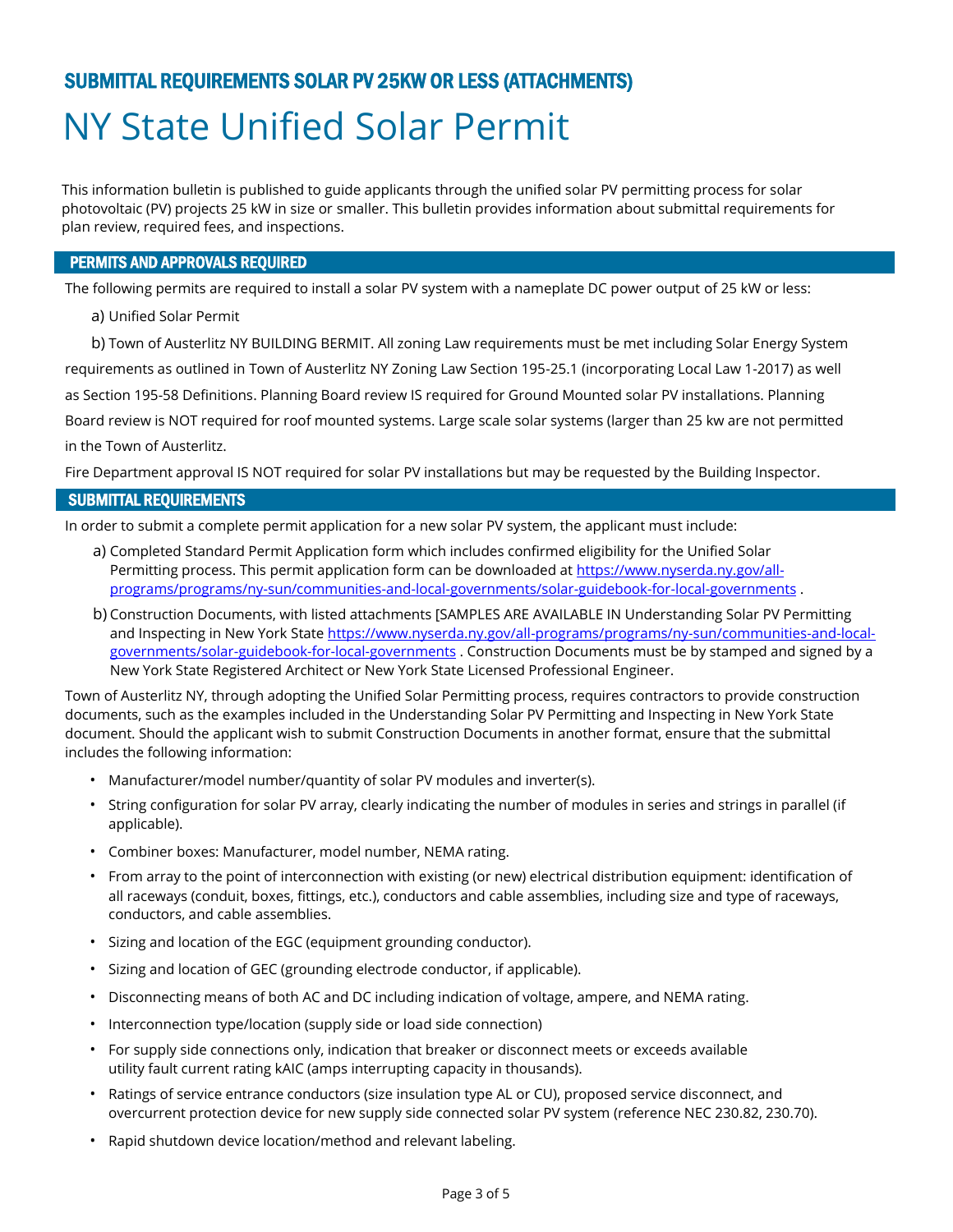c) (For Roof Mounted Systems) A roof plan showing roof layout, solar PV panels and the following fire safety items: approximate location of roof access point, location of code-compliant access pathways, code exemptions, solar PV system fire classification, and the locations of all required labels and markings.

d)Provide construction drawings with the following information:

- The type of roof covering and the number of roof coverings installed.
- Type of roof framing, size of members, and spacing.
- Weight of panels, support locations, and method of attachment.
- Framing plan and details for any work necessary to strengthen the existing roof structure.
- Site-specific structural calculations.
- e) Where an approved racking system is used, provide documentation showing manufacturer of the racking system, maximum allowable weight the system can support, attachment method to roof or ground, and product evaluation information or structural design for the rack.

#### PLAN REVIEW

Permit applications can be submitted to Glenn Smith, Building Inspection/Code Enforcement in person at 816 State Route 203, Spencertown NY or electronically through: [gsmith@austerlitzny.com](mailto:gsmith@austerlitzny.com) .

#### **FEES**

#### \$6 per 1000 or a minimum of \$30

#### **INSPECTIONS**

Once all permits to construct the solar PV installation have been issued and the system has been installed, it must be inspected before final approval is granted for the solar PV system. On-site inspections can be scheduled by contacting Glenn Smith, Building Inspection/Code Enforcement by telephone at (518)392-5007 Extion 303 or electronically at gsmith@austerlitzny.com

Inspection requests received within business hours are typically scheduled for the next business day. If next business day is not available, inspection should happen within a five-day window. MUNICIPALITY ACCEPTS THIRD PARTY INSPECTIONS. A LIST OF APPROVED INSPECTORS will be provided upon request.

In order to receive final approval, the following inspections are required:

[FINAL INSPECTION] The applicant must contact Glenn Smith, Building Inspection/Code Enforcement when ready for a final inspection. During this inspection, the inspector will review the complete installation to ensure compliance with codes and standards, as well as confirming that the installation matches the records included with the permit application. The applicant must have ready, at the time of inspection, the following materials and make them available to the inspector:

- Copies of as-built drawings and equipment specifications, if different than the materials provided with the application.
- Photographs of key hard to access equipment, including;
	- Example of array attachment point and flashing/sealing methods used.
	- Opened rooftop enclosures, combiners, and junction boxes.
	- Bonding point with premises grounding electrode system.
	- Supply side connection tap method/device.
	- Module and microinverter/DC optimizer nameplates.
	- Microinverter/DC optimizer attachment.